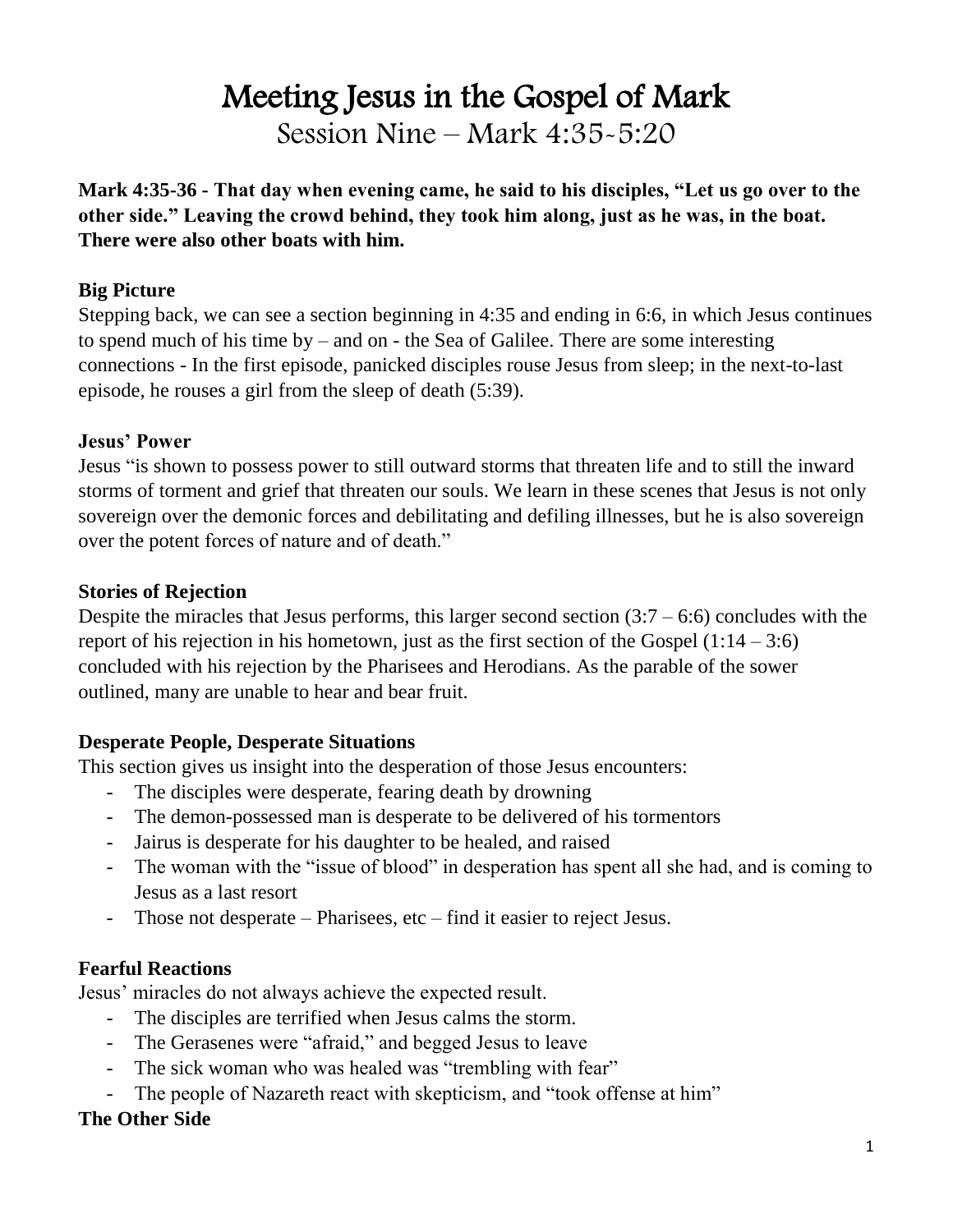"The Other Side" means to cross the imaginary line drawn more or less down the centre of the Sea of Galilee, between the entrance and exit points of the Jordan. In this case, Chapter 5 shows that "the other side" is also "the region of the Gerasenes," a non-Jewish enclave along the eastern shore of the lake, at the base of the Golan Heights. This would certainly bring Jesus away from the press of the crowds.

#### **"Just as he was"**

Try as I might, I can't find a reason for this statement, other than a further evidence of its eyewitness character – as well as the later observation that Jesus was in the stern of the boat, head on a cushion (probably a sandbag used for ballast). It probably means that they left directly from shore, without Jesus first going ashore, for additional clothing or food.

# **Mark 4:37 - A furious squall came up, and the waves broke over the boat, so that it was nearly swamped.**

We've seen in weeks past the geography of the Sea of Galilee, and how the winds coming off the Mediterranean can suddenly whip the water into a deadly froth. *"Since the beginning of 2017, seven people have drowned in the Sea of Galilee with dozens of others having to be rescued; acting commander of the marine police at the lake warns of strong winds from the west that can carry swimmers away to deep waters… "The connection between all of the drowning cases this year is the wind," said Yochai Lankri, the acting commander of the Kinneret's marine police unit. (August 2017)*

#### **Mark 4:38 - Jesus was in the stern, sleeping on a cushion. The disciples woke him and said to him, "Teacher, don't you care if we drown?"**

#### **The Sleep of the Faithful**

*Job 11:18-19 - You will be secure, because there is hope; you will look about you and take your rest in safety. You will lie down, with no one to make you afraid Psalm 4:8 - In peace I will lie down and sleep, for you alone, Lord, make me dwell in safety. Proverbs 3:24 - When you lie down, you will not be afraid; when you lie down, your sleep will be sweet.*

#### **Don't you care if we drown?**

In waking Jesus, the disciples were accusing Jesus of not caring about their fate. There's no indication that they thought he could solve the problem – but they did want him to share their anxiety. The shoe is on the other foot in Gethsemane – when the disciples fall asleep in Jesus' hour of need, he asks them why they couldn't stay awake for him during his crisis.

**Mark 4:39 - He got up, rebuked the wind and said to the waves, "Quiet! Be still!" Then the wind died down and it was completely calm. "Rebuked the wind"**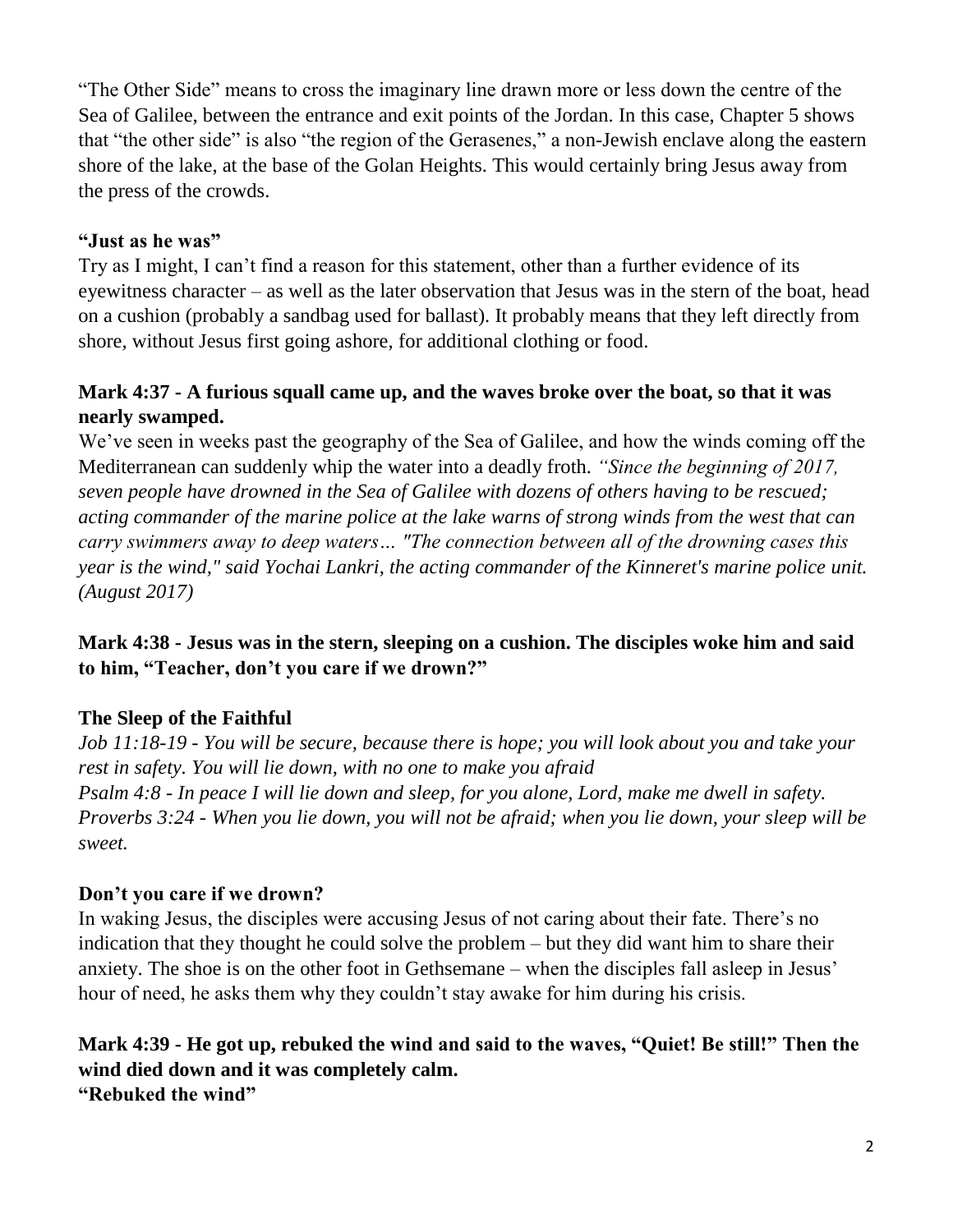The word used for "rebuke" is often used to describe Jesus' commands to the evil spirits – and with Peter, when Jesus said, "Get behind me, Satan!" Since wind is an inanimate object, is the storm of a malevolent spiritual nature? Jesus uses the invisible yet forceful character of the wind as an illustration of the work of the Spirit – is this an instance where the wind is a sign of the work of a malevolent spirit?

## **A Demonstration of Divine Power**

*Psalm 107:27-30 - They reeled and staggered like drunkards; they were at their wits' end. Then they cried out to the Lord in their trouble, and he brought them out of their distress. He stilled the storm to a whisper; the waves of the sea were hushed. They were glad when it grew calm, and he guided them to their desired haven.*

# **Mega Storm, Mega Calm**

Jesus' words result in a complete reversal of conditions – the words used are literally "a great storm" and "a great calm." The power of the storm is not greater than the power of the calm! In our own lives, we often perceive "storms" as more powerful than "calms."

# **Mark 4:40 - He said to his disciples, "Why are you so afraid? Do you still have no faith?"**

#### **Faith is Trust in God**

*Psalm 46:1-3 - God is our refuge and strength, an ever-present help in trouble. Therefore we will not fear, though the earth give way and the mountains fall into the heart of the sea, though its waters roar and foam and the mountains quake with their surging.*

# **Mark 4:41 - They were terrified and asked each other, "Who is this? Even the wind and the waves obey him!"**

#### **The Curtain Lifts on Jesus' Identity – Psalm 89:5-9**

In the council of the holy ones God is greatly feared; he is more awesome than all who surround *him. Who is like you, Lord God Almighty? You, Lord, are mighty, and your faithfulness surrounds you. You rule over the surging sea; when its waves mount up, you still them.*

#### **Mark 5:1 They came to the other side of the sea, to the country of the Gerasenes.**

Gerasa, modern Jerash, was thirty miles from the lake. That distance from the sea probably prompted the textual variants locating the incident at Gadara or Gergesa. Some have suggested that the original reference was to a town that is now called Kersa or Koursi, which was later mistaken for the better-known Gerasa, a member of the Decapolis. Most likely, however, this is territory controlled by Gerasa, which extends to the Sea of Galilee.

#### **The Invasion Begins**

"Jesus embarks on a daring invasion to claim alien turf under enemy occupation and reveals that there is no place in the world into which God's reign does not intend to extend itself."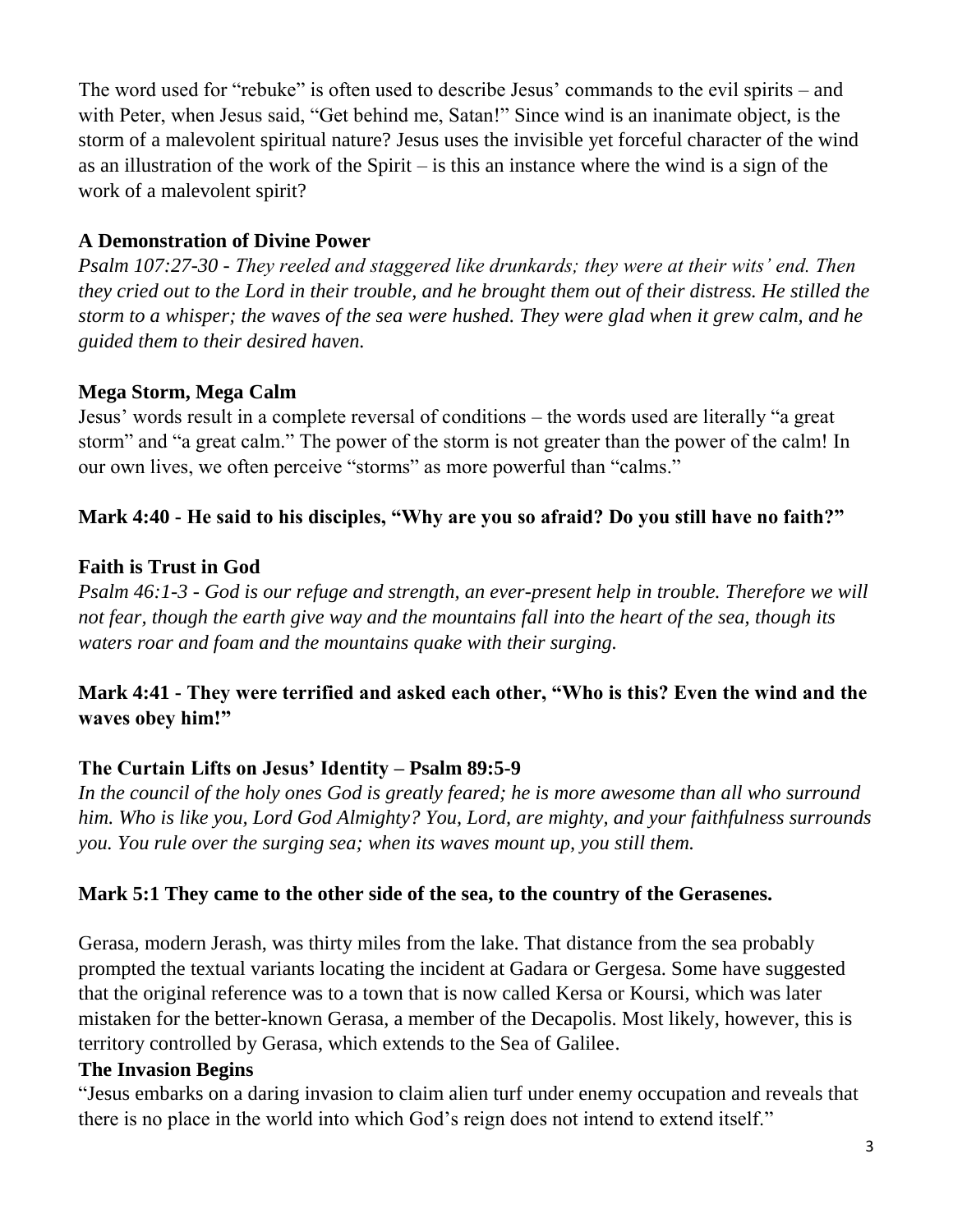**Mark 5:2 And when he had stepped out of the boat, immediately a man out of the tombs with an unclean spirit met him. 3 He lived among the tombs; and no one could restrain him any more, even with a chain; 4 for he had often been restrained with shackles and chains, but the chains he wrenched apart, and the shackles he broke in pieces; and no one had the strength to subdue him. 5 Night and day among the tombs and on the mountains he was always howling and bruising himself with stones.** 

# **He Shows All the Signs**

This demonized soul, screaming in his tortured isolation, lives in the unclean place of the dead and has become himself a dwelling place for unclean spirits. Tombs were frequently located in caves and were known as haunts for demons. The man fits the four characteristics of madness found in rabbinic literature: running about at night, staying overnight in burial places, tearing apart one's clothes, and destroying what one has been given.

**Mark 5:6 When he saw Jesus from a distance, he ran and bowed down before him; 7 and he shouted at the top of his voice, "What have you to do with me, Jesus, Son of the Most High God? I adjure you by God, do not torment me." 8 For he had said to him, "Come out of the man, you unclean spirit!"** 

#### **A Struggle**

Somehow, the man struggles to approach Jesus, despite his demons, who do not immediately respond to Jesus' command, but enter into a debate. Seeking the upper hand, they invoke Jesus' name – and the name of God! This is a particularly hard case.

**Mark 5:9 Then Jesus asked him, "What is your name?" He replied, "My name is Legion; for we are many." 10 He begged him earnestly not to send them out of the country. 11 Now there on the hillside a great herd of swine was feeding; 12 and the unclean spirits[c] begged him, "Send us into the swine; let us enter them."** 

# **Turning the tables**

Jesus turns the tables on the demons, demanding their name; the struggle continues, as in effect they say, "We have many names." Nevertheless, they know they are vastly outranked and overpowered, begging to enter the swine.

# **Why enter the swine?**

We're into strange stuff here. It was popular belief in the first century that evil spirits were not content to wander aimlessly about. They abhor a vacuum and want to inhabit something. A human host is best; wanting that, a bunch of pigs will do. Anything is better than wandering in dry places or being consigned to the sea if you are a land demon. *Matthew 12:43 - "When an impure spirit comes out of a person, it goes through arid places seeking rest and does not find it.*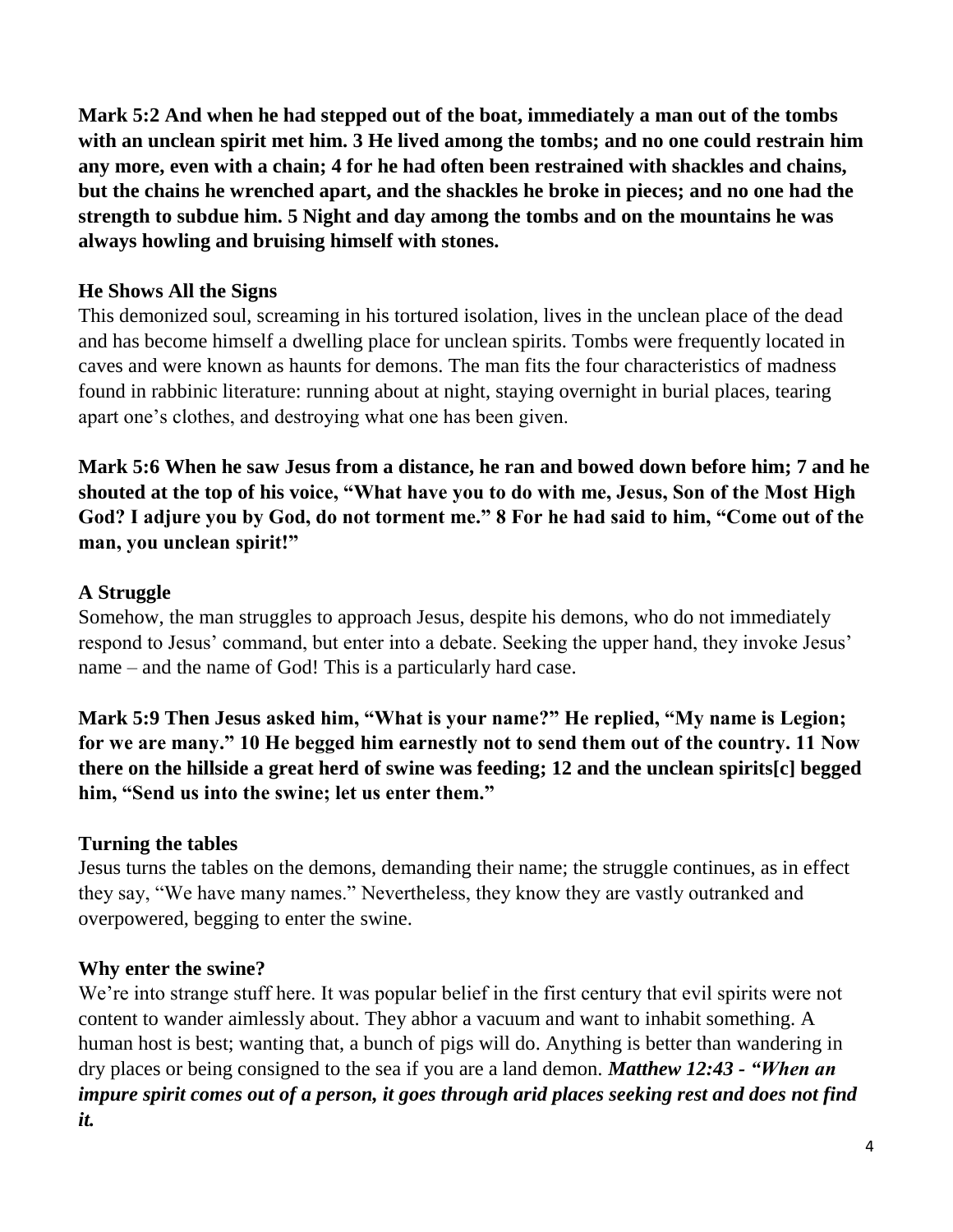**Mark 5:13 So he gave them permission. And the unclean spirits came out and entered the swine; and the herd, numbering about two thousand, rushed down the steep bank into the sea, and were drowned in the sea.**

# **King of the Sea**

The destructive power of the sea that almost sank the disciples' boat now swallows up the pigs. Jesus, who has just demonstrated his dominion over the sea, does not need to know the names of the evil spirits in order to drive them out. The demons "fall victim to their own designs and tumble headlong into chaos."

# **A Double Victory**

The demons, trying to trick Jesus, fall into their own trap. In the Testament of Solomon, a demon about to be exorcised pleads: "Do not condemn me to water." From a Jewish perspective, the scene is a double victory: unclean spirits and unclean animals are both wiped out in one fell swoop, and a human being is cleansed.

# **How Mark's Audience Might Read This**

Those reading this story after the destruction of Jerusalem may have made another connection. The Tenth Roman Legion (Fretensis) took part in the sieges of Jerusalem and Masada and was stationed in Jerusalem after its fall. Its standards bore the image of a wild boar. According to Josephus, it had a complement of a thousand horses and two thousand foot soldiers – a Roman Legion. Many Jews would have liked nothing better than to see this Roman legion—guilty of defiling the land, destroying the holy city, and killing and enslaving thousands—driven into the sea!

**Mark 5:14-17 - The swineherds ran off and told it in the city and in the country. Then people came to see what it was that had happened. They came to Jesus and saw the demoniac sitting there, clothed and in his right mind, the very man who had had the legion; and they were afraid. Those who had seen what had happened to the demoniac and to the swine reported it. Then they began to beg Jesus to leave their neighborhood.** 

# **Fearful in the Presence of Power**

Just as the disciples were afraid upon realizing they were in the presence of divine power, the townspeople are afraid as well. Their fear overpowers any gratitude they might have felt, and they fail to understand that Jesus' power is for good – and for their good. Rather than the key to the city, they give him the cold shoulder. People are afraid of power they cannot control.

**Mark 5:18 As he was getting into the boat, the man who had been possessed by demons begged him that he might be with him. 19 But Jesus refused, and said to him, "Go home to your friends (and family), and tell them how much the Lord has done for you, and what mercy he has shown you."**